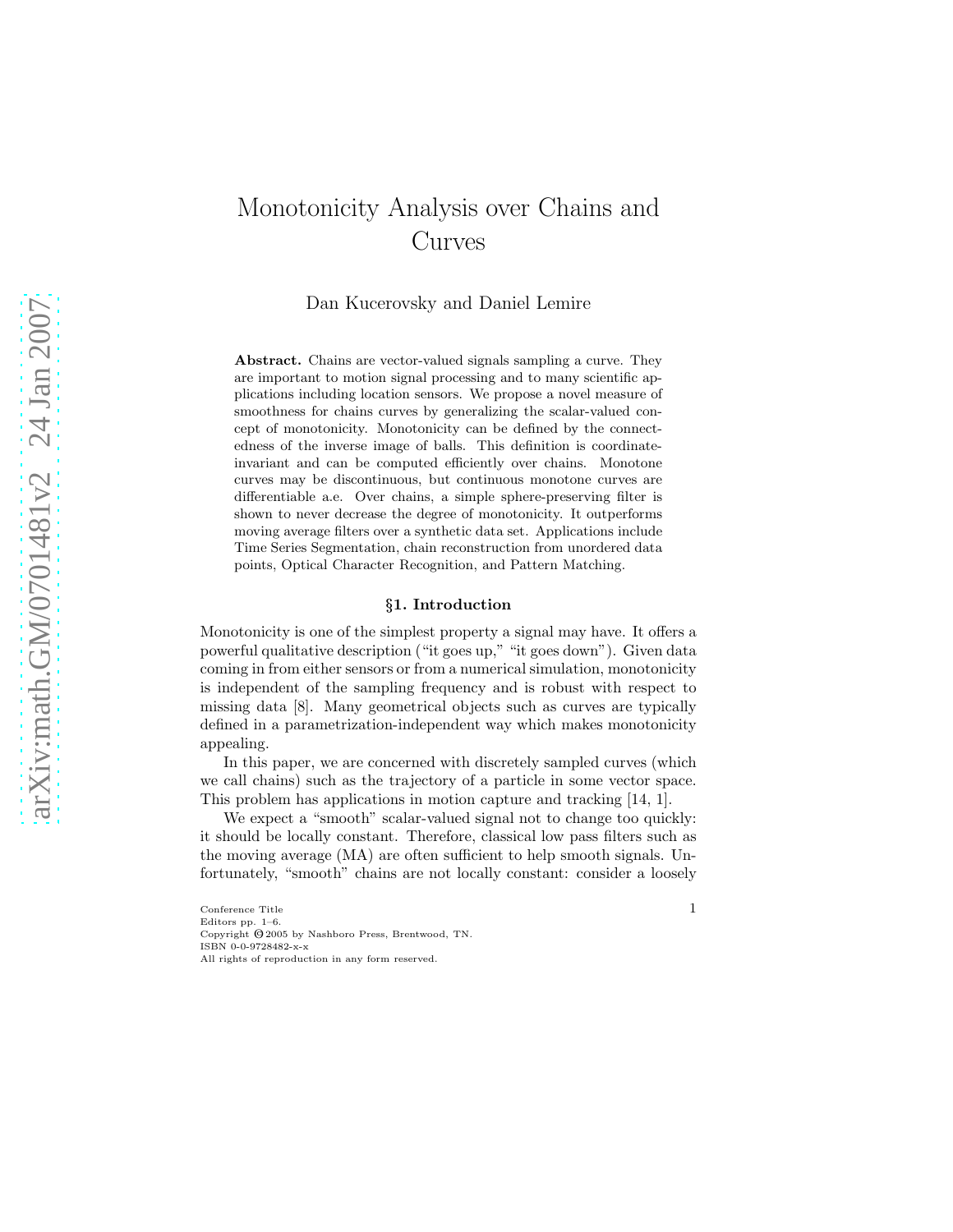sampled circle (see Fig. 1). Moreover, a chain may lie on a sphere or other higher dimensional surface and we may need to preserve this embedding. In Fig. 1, a chain on a circle is filtered using a moving average: we see that the filtered chain can, at best, follow a circle of a smaller radius. A filter is sphere-preserving (resp. circle-preserving) if, when the input data points are on a sphere (resp. circle), the filtered data points also lie on the same sphere (resp. circle). It is readily shown that no linear filter except the identity can be sphere-preserving (SP) or circle-preserving (CP). In general, an SP filter is CP. We offer a simple SP filter in Section 5.

One of the main contribution of this paper is to provide a generalization of the concept of monotonicity which applies to vector-valued signals and to curves. This definition is shown to be robust with respect to removal of data points and to be efficiently computed. Over curves, we show that monotone curves have many of the same properties as monotone functions as far as continuity and differentiability are concerned. We also propose a SP filter which we show to never decrease the degree of monotonicity. Experimentally, we show that the degree of monotonicity is inversely correlated with noise and we compare the SP filter with simple MA filters, proving the nonlinear SP filter is a good choice when noise levels are low. Applications of this work include chain reconstruction from unordered data points [3] and Optical Character Recognition [15].

## §2. Related Work

A motion signal is comprised of two components: orientation and translation. The orientation vector indicates where the object is facing, whereas the translation component determines the object's location. Recent work has focused on smoothing the orientation vectors [14, 12], whereas the results of the present paper apply equally well to orientation vectors (points on the surface of a unit sphere) as to arbitrary translation signals.

In  $[2, 7, 10]$ , the authors chose to define monotonicity for curves or chains with an arbitrary direction vector: a curve is monotone if its projection on a line is does not backtrack. While this is a sensible choice given the lack of definition elsewhere, we argue that not all applications support an arbitrary direction that can be used to define monotonicity.

The definition of monotonicity has been extended to real-valued functions [4, 5, 6, 11, 16, 17]  $(f : \mathbb{R}^n \to \mathbb{R})$  by using contour lines (or surfaces)



Fig. 1. Given samples on circle, a simple moving average does not preserve the embedding.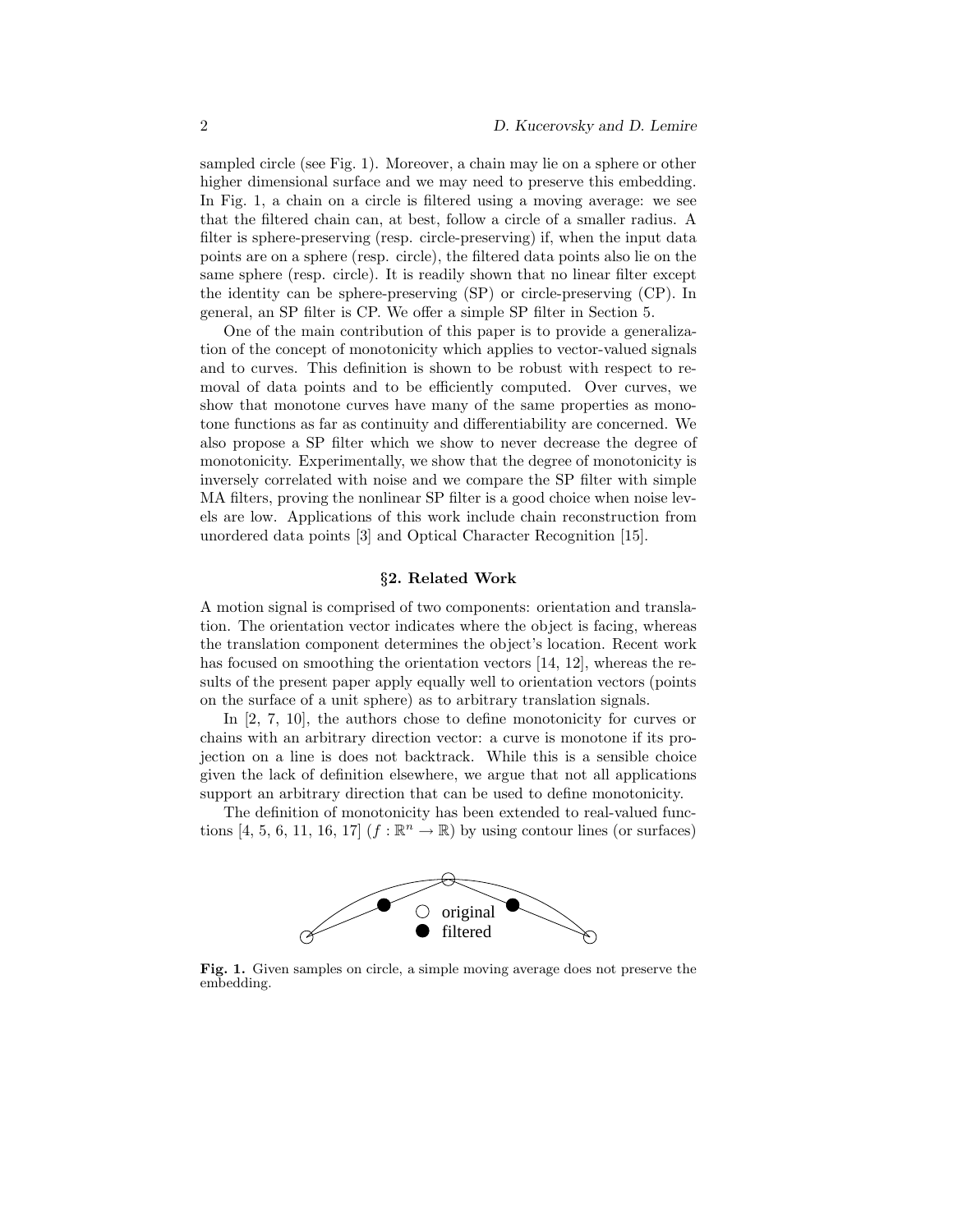but the idea does not immediately generalize to curves and chains.

One approach to chain smoothing is to use B-splines and Bezier curves with the  $L^2$  norm [9]. Correspondingly, we could measure the "smoothness" of a chain by measuring how closely one can fit it to a smooth curve. Our approach differs in that we do not use polygonal approximations or curve fitting: we consider chains to be first-class citizens.

### §3. Monotone Curves

Recall that a function  $f : \mathbb{R} \to \mathbb{R}$  is said to be monotone increasing if  $f(x) \ge f(y)$  whenever  $x \ge y$  and monotone decreasing if  $f(x) \le f(y)$ whenever  $x \geq y$ . A monotone increasing or monotone decreasing function is said to be monotone. Recall that  $B = \{x : |x - a| \le R\}$  is called a (closed) ball of radius  $R$  centered around  $a$ : in the multidimensional case, the ball is a generalization of the (closed) interval.

**Proposition 1.**  $f : \mathbb{R} \to \mathbb{R}$  is monotone if and only if  $f^{-1}(B)$  is connected for all balls B.

An arc-length parametrized curve  $s : t \to s(t)$  is R-monotone for  $R > 0$ if the inverse image of any closed ball of radius at most  $R$ , under  $s$ , is connected. Straight lines are R-monotone for all  $R > 0$ . As motivation the discrete case, we want to compare monotone curves with monotone functions. Monotone functions  $f : \mathbb{R} \to \mathbb{R}$  are differentiable almost everywhere, and they do not have to be continuous. R-monotone also do not have to be continuous: the curve  $s(t) = (f(t), f(t))$  where  $f'(t) = 1$  a.e. is R-monotone for all  $R > 0$ . Moreover, they are also differentiable a.e. as the next proposition shows.

Proposition 2. Continuous R-monotone curves are differentiable a.e.

**Proof:** Take any point  $x$  in the (open) domain of the curve  $s$ . Choose another point y so that the arc-length  $y - x$  over s is smaller than R. Consider any point  $z$  on  $s$  between  $y$  and  $x$ , then  $z$  must be contained in all balls of radius R containing both x and y. It follows that s must be differentiable from the left at  $x$ . Similarly,  $s$  is differentiable from the right at x. If the two derivative from the left and from the right do not match, then it is possible to find  $y$  and  $y'$  close to  $x$  from the left and the right such that there is a ball of radius  $R$  containing both  $y$  and  $y'$  but not x, a contradiction.  $\square$ 

Just like monotone functions, continuous R-monotone curves do not have to be twice differentiable, consider the arc-length parametrized version of  $s(t) = (t, |t|t)$  for  $t \in (-1, 1)$ .

Differentiable functions are not necessarily monotone. Likewise differentiable curves are not necessarily R-monotone as the next proposition shows.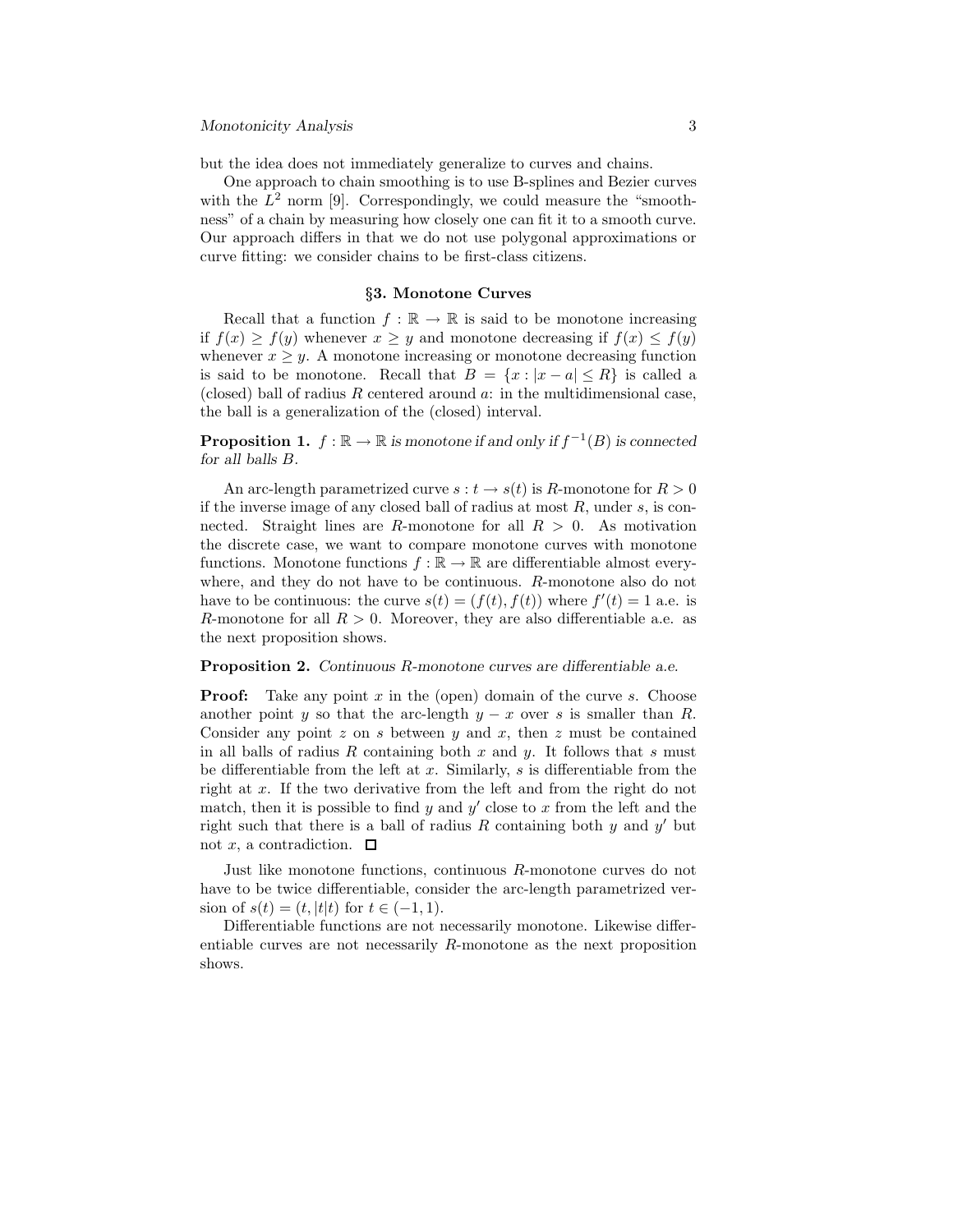Proposition 3. There is a differentiable continuous finite curves with no cross-over (that is,  $t \to s(t)$  is one-to-one) which is not R-monotone for any  $R > 0$ .

Proof: Consider a curve following a inward spiral around a fixed point such as  $s(t) = (2\pi - t)(\cos t, \sin t)$  for  $t \in (0, 2\pi]$ .  $\Box$ 

Functions are monotone or not, and there is no "degree of monotonicity." Similarly, for curves of finite length, it simply matters whether they are R-monotone for some finite R since R-monotonicity is scale-dependent.

Proposition 4. Given a R-monotone curve, scaling the curve by a factor  $\infty > \alpha > 0$  makes it  $\alpha R$ -monotone.

# §4. Signal Monotonicity

In this section, we define monotonicity for vector-valued signals or chains as a natural extension of monotonicity for real-valued signals. We show how to compute efficiently the degree of monotonicity.

A scalar-valued signal (or discrete function) is monotone if and only if the index set of values in any closed interval  $[a, b]$  is a set of consecutive integers  $[j, k]$ :  $p_i \in [a, b] \Leftrightarrow i \in [j, k]$ . Equivalently, the values of the signal  $p_i$  never go down  $(p_{i+1} \geq p_i)$  or never go up  $(p_{i+1} \leq p_i)$ . Another equivalent definition is given by the next proposition.

**Proposition 5.** A scalar-valued signal  $p_i$  is monotone if and only if, for any 3 consecutive samples,  $p_i, p_{i+1}, p_{i+2}$ , the index set of the values contained in any closed interval  $[a, b]$  is a set of consecutive integers  $[j, k]$ . Equivalently, the index set is a convex set under an appropriate definition of convexity.

It is easy to extend this definition of monotonicity to the case of vectorvalued signals. Unfortunately, a straightforward generalization, based on considering the set of indices of the values contained in any closed ball, would lead us to conclude that the only monotone vector-valued signals are on straight lines and never backtrack. It is not hard to realize no sensible filter could turn any vector-valued signal into a monotone signal. In order to obtain nontrivial results, we need to restrict the class of balls considered, as in the following definition.

**Definition 1.** A vector-valued signal  $\mathbf{p}_i$  has a degree of monotonicity R if  $R$  is the largest value such that, considering only 3 consecutive samples,  $\mathbf{p}_i, \mathbf{p}_{i+1}, \mathbf{p}_{i+2}$ , the index set of the values contained in any closed ball B of radius at most R is a set of consecutive integers in  $\{i, i+1, i+2\}$ .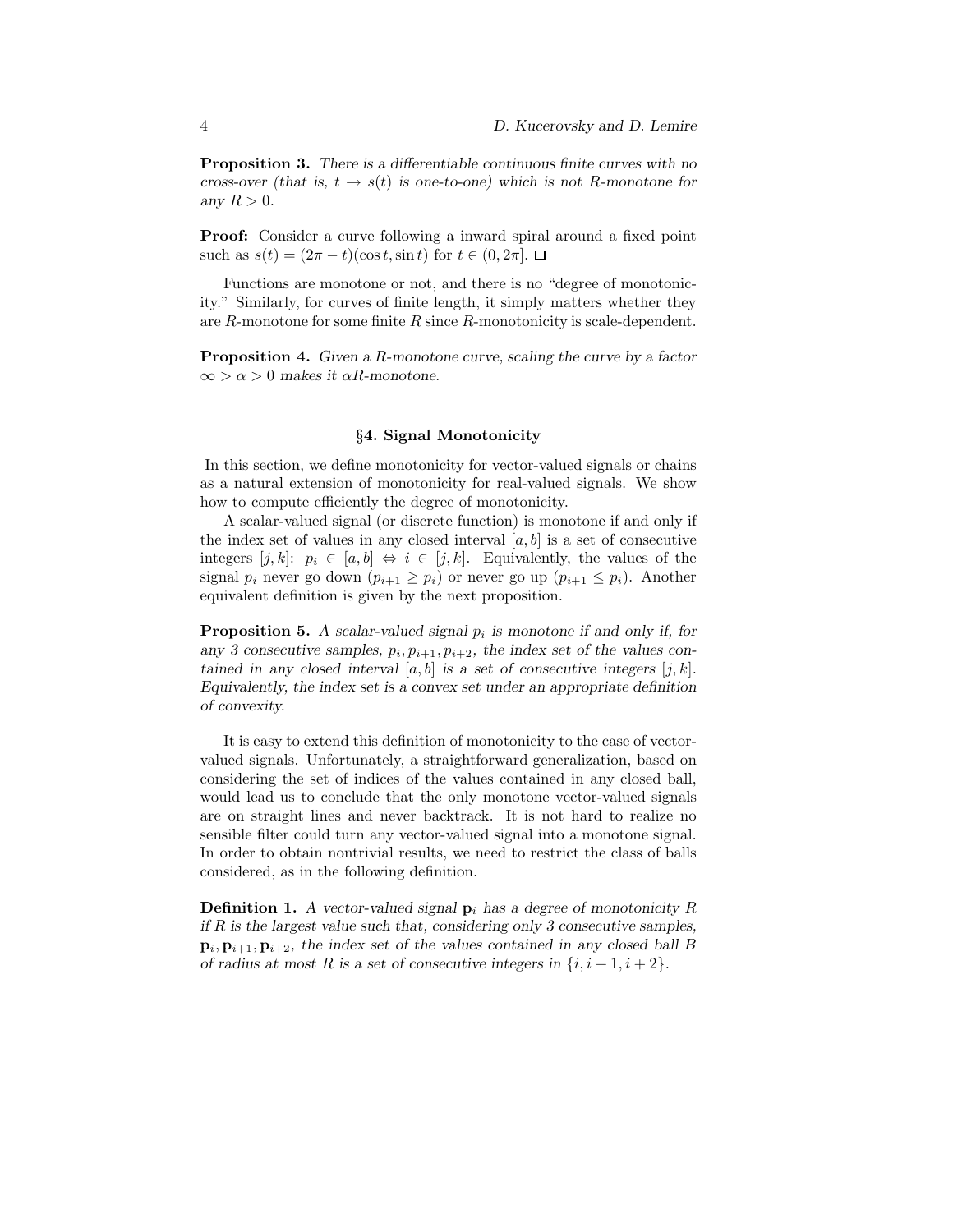

Fig. 2. Given the chain of data points shown, the degree of monotonicity is at most the size of the radius of the circle given in the picture: it contains points 4 and 6 but not point 5.

If the signal values are on a straight line with no backtracking, then the degree of monotonicity is  $\infty$ , and the degree of monotonicity is always larger than 0 for finite signals. Fig. 2 gives an intuitive view of the degree of monotonicity. This measure of monotonicity is robust in the following sense.

**Proposition 6.** If one point is omitted from a vector-valued signal, the degree of monotonicity cannot decrease.

While this discrete definition is similar to the definition given for Rmonotone curves, to allow efficient computation, we consider only sets of 3 consecutive samples, thus replacing a global problem by a local problem. If we lift the requirement that only 3 samples are considered, then a signal is R-monotone if and only if all subchains of length 3 are R-monotone. This suggests that the cost of checking global R-monotonicity grows in a cubic fashion with respect to the length of the signal which is unacceptable for most applications.

In practical applications, maximizing the degree of monotonicity  $R$ leads to useful chains. For example, noise tends to reduce  $R$  by creating sharp turns and local backtracking and a highly monotone curve  $(R \text{ large})$ is more likely to be noise-free. On the other hand, when reconstructing chains from unordered sets of points, as happens in computer vision, we often want to minimize sharp turns and backtracking. Therefore, solving for the chain maximizing  $R$  while passing through all available data points is a sensible "curve reconstruction" strategy.

As a prerequisite to computing the degree of monotonicity, we need a computationally effective way to compute the radius of the circle going through 3 points. Given  $\mathbf{p}_1, \mathbf{p}_2, \mathbf{p}_3 \in \mathbb{R}^n$ , we can compute the radius of the circle passing through them (denoted  $\frown$  ( $p_1p_2p_3$ )) by first computing  $a = ||\mathbf{p}_1 - \mathbf{p}_2||$ ,  $b = ||\mathbf{p}_2 - \mathbf{p}_3||$ ,  $c = ||\mathbf{p}_1 - \mathbf{p}_3||$ ,  $\sigma = (a + b + c)/2$ , and then we have the classical Heron's formula for the radius of the circle:

$$
R^{\text{outcircle}} = \frac{abc}{4\sqrt{\sigma(\sigma - a)(\sigma - b)(\sigma - c)}}
$$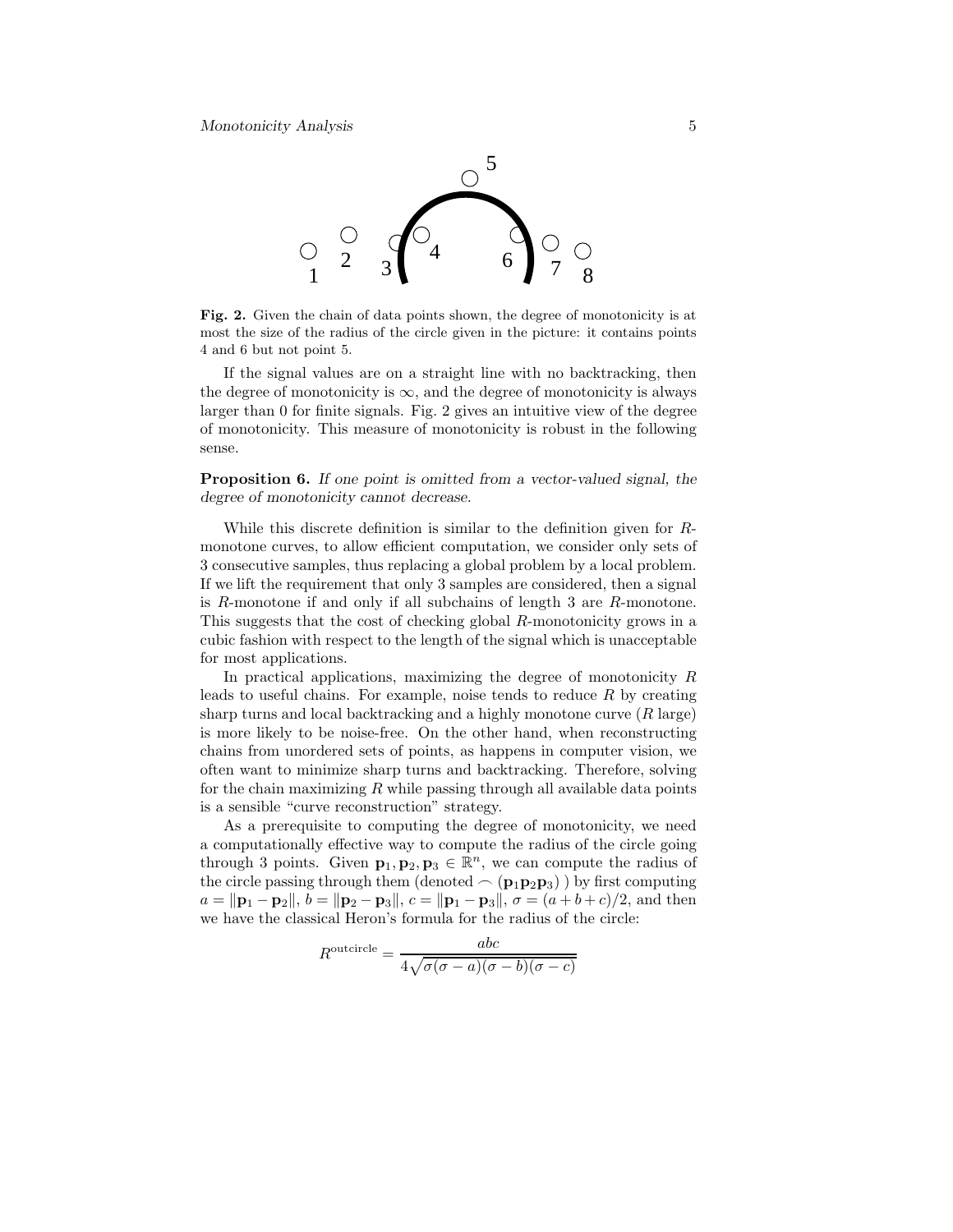

Fig. 3. Given a chain of 3 data points, we give two cases: (left) the angle  $\angle (ABC) > \pi/2$  so we compute the radius of the circle going through ABC, otherwise (right), we compute half the distance between  $\overline{A}$  and  $\overline{C}$ .

whenever  $a, b, c > 0$ .

The next theorem gives us a way to compute the (local) degree of monotonicity for any 3 points, to compute the degree of monotonicity of an entire signal simply requires, by definition, to take the minimum of the result for all consecutive 3 points. The theorem essentially says that if  $\angle(\mathbf{p}_1\mathbf{p}_2\mathbf{p}_3) < \pi/2$ , the degree of monotonicity is then half the distance between  $p_1$  and  $p_3$ , and otherwise, it is  $R^{\text{outcircle}}$  (see Fig. 3). To see that this local form of monotonicity is distinct from the global form suggested earlier, consider a chain in the form of a figure "8."

**Theorem 1.** The degree of monotonicity for the sequence  $\mathbf{p}_1, \mathbf{p}_2, \mathbf{p}_3$  is

$$
R := \begin{cases} \frac{1}{2}c & \text{if } a^2 + b^2 > c^2\\ R^{\text{outcircle}} & \text{otherwise} \end{cases}
$$

where  $a = ||\mathbf{p}_1 - \mathbf{p}_2||$ ,  $b = ||\mathbf{p}_2 - \mathbf{p}_3||$ ,  $c = ||\mathbf{p}_1 - \mathbf{p}_3||$ .

**Proof:** Consider the disk  $B_0$  containing  $p_1$  and  $p_3$ , centered at  $(p_1 + p_2)$  $(\mathbf{p}_3)/2$  and having radius  $d(\mathbf{p}_1, \mathbf{p}_3)/2$ . The point  $\mathbf{p}_2$  is outside the disk if and only if  $\cos \angle (\mathbf{p}_1 \mathbf{p}_2 \mathbf{p}_3) = \frac{a^2 + b^2 - c^2}{2ab}$  is positive. Thus,  $\mathbf{p}_2$  is outside the disk if and only if  $a^2 + b^2 - c^2 > 0$ . Clearly  $R = \text{radius}(B_0) = d(\mathbf{p}_1, \mathbf{p}_3)/2$ . Next, suppose that  $p_2$  is in the disk  $B_0$ . We have that any ball containing  $p_1$  and  $p_3$  but not  $p_2$  must be larger than radius( $B_0$ ) since  $B_0$  is the smallest ball containing both  $p_1$  and  $p_3$ . Now, suppose there is a (closed) ball of minimal radius R containing  $p_1$  and  $p_3$ , but not  $p_2$ . This implies a non-zero distance,  $\delta > 0$ , between B and  $p_2$ . We have that the center of the ball has to be away from the line formed by  $\mathbf{p}_1, \mathbf{p}_3$ : if not then it must be a ball containing  $B_0$ . This means we can move the center of the ball slightly closer to  $\mathbf{p}_1$  and  $\mathbf{p}_3$  while reducing the radius just enough so that  $p_2$  remains outside the ball. By repeating this process, we show that  $\delta = 0$ , a contradiction. Hence, there is no (closed) ball of minimal radius R containing  $\mathbf{p}_1$  and  $\mathbf{p}_3$ , but not  $\mathbf{p}_2$ . Hence  $\mathbf{p}_1, \mathbf{p}_2, \mathbf{p}_3$  have a degree of monotonicity R<sup>outcircle</sup>.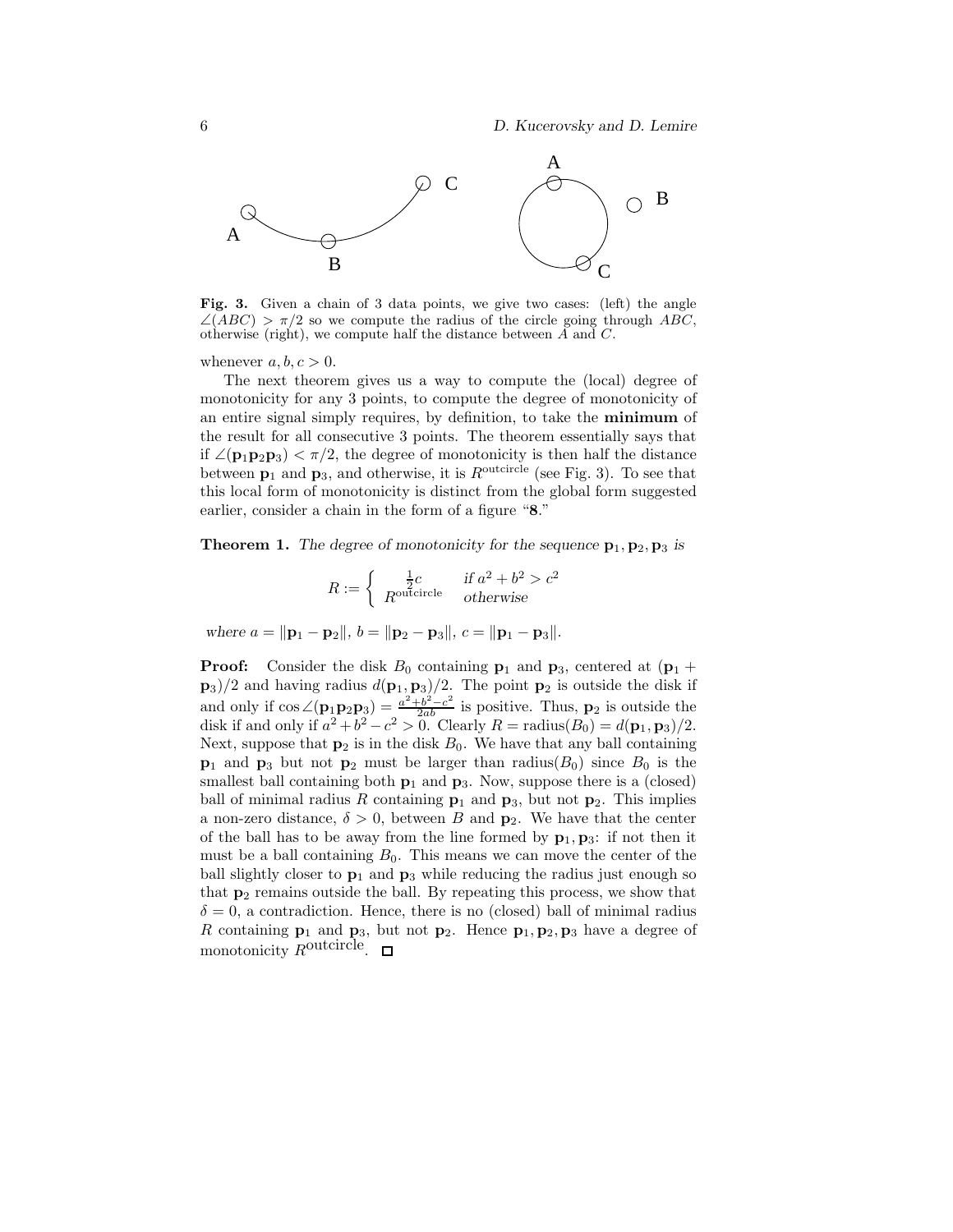### §5. Monotonicity and Sphere-Preserving Filters

In this section, we propose a SP filter which never decreases the degree of monotonicity of the signal. Given a signal  $p_i$ , we consider recursive (IIR) filters of the form

$$
\mathbf{p}'_i = f(\mathbf{p}'_{i-2}, \mathbf{p}'_{i-1}, \mathbf{p}_i, \mathbf{p}_{i+1}, \mathbf{p}_{i+1}).
$$

To ease the notation, we write  $A = \mathbf{p}'_{i-2}$ ,  $B = \mathbf{p}'_{i-1}$ ,  $X = \mathbf{p}_i$ ,  $C = \mathbf{p}_{i+1}$ ,  $D = \mathbf{p}_{i+1}$  so that the equation becomes  $X' = f(A, B, X, C, D)$ . Let  $R(A, B, X, C, D)$  be the degree of monotonicity of  $A, B, X, C, D$  computed as  $\min(R(A, B, X), R(B, X, C), R(X, C, D))$ . The following proposition gives us a condition of f to increase the monotonicity of a vectorvalued signal.

**Proposition 7.** Given  $X' = f(A, B, X, C, D)$ , if f is such that the degree of monotonicity

$$
R(A, B, X', C, D) \ge R(A, B, X, C, D),
$$

then the recursive filter

$$
\mathbf{p}'_i = f(\mathbf{p}'_{i-2}, \mathbf{p}'_{i-1}, \mathbf{p}_i, \mathbf{p}_{i+1}, \mathbf{p}_{i+1})
$$

never decreases the degree of monotonicity of a signal.

It seems that f should be chosen so that  $R(A, B, X', C, D)$  is as large as possible. To maximizes  $R(A, B, X', C, D)$  with  $X' = f(A, B, X, C, D), f$ should be either  $B$  or  $C$ . In other words, we improve monotonicity best when we make the sample  $X$  "virtually disappear."

**Proposition 8.**  $R(A, B, X', C, D)$  is minimized when  $X' = B$  or  $X' = C$ and these choices are unique unless  $\frown (ABC) = \frown (BCD)$  in which case any point on the arc of the circle between B and C inclusively qualifies.

Fortunately, we can easily define a more interesting SP filter. Given an arc of a circle, denoted  $\alpha$ , and a point X, we can project X on  $\alpha$  by solving for the point closest X in  $\alpha$ . The projection onto a circle can be determined easily using only linear algebra [13]. In the plane, start with equation  $(x - r_1)^2 + (y - r_2) = \rho^2$  and substitute 3 values of x, y, getting 3 equations. By pairwise subtraction, we can remove the unknown  $\rho^2$ , and be left with linear system having 2 equations and 2 unknowns (the center of the circle). We apply this by first projecting on the circle and if the projected point does not belong to the given arc we move it to the closest point on the arc (an endpoint of the arc). Let us define  $X_1$  to be the projection of  $X$  on the arc  $BC$  of the circle  $ABC$ , and define  $X_2$  to be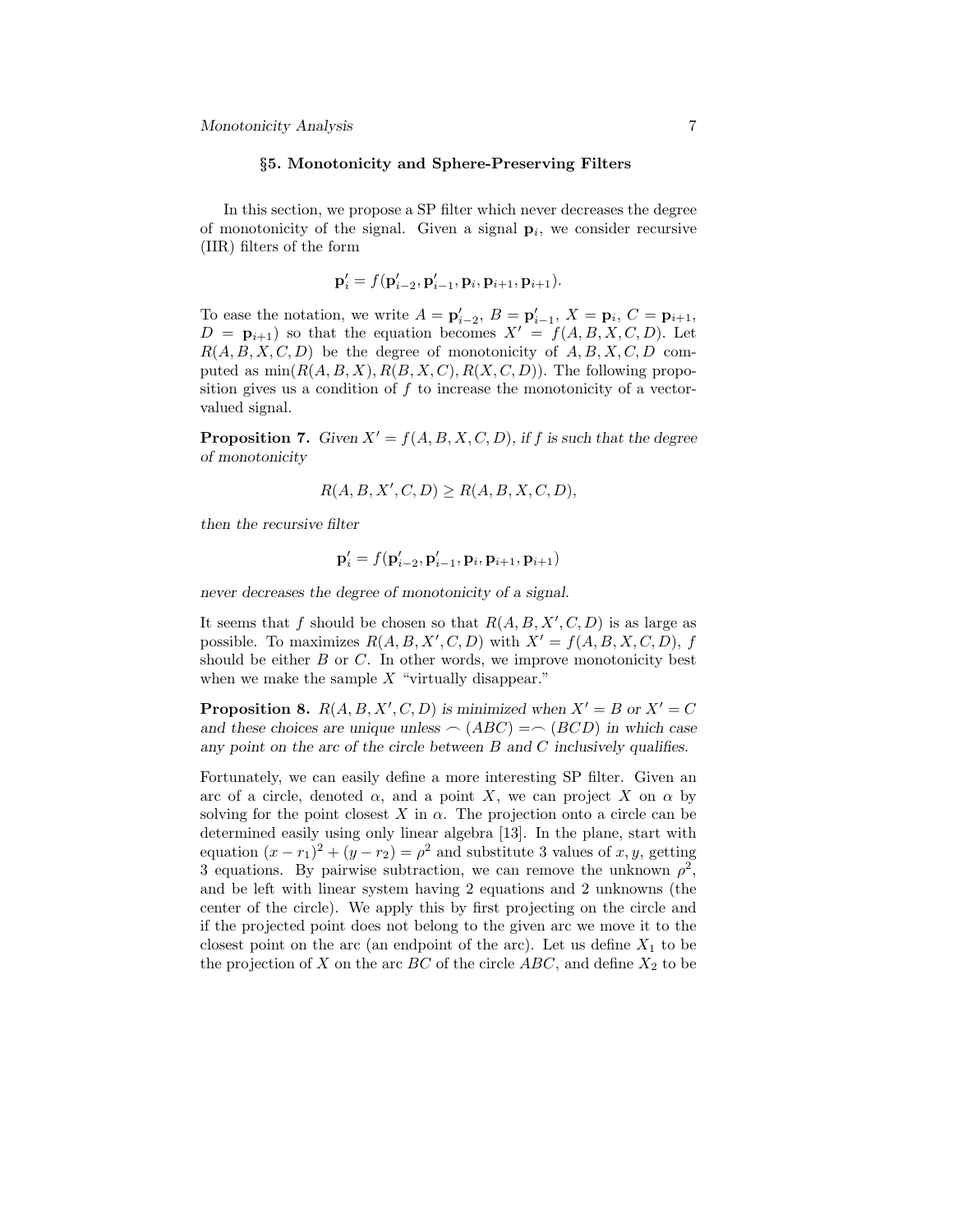

Fig. 4. The degree of monotonicity versus the absolute input noise level (MSE) over a synthetic data set generated from points on a unit circle. The SP filter outperforms MA when noise levels are low.

the projection of  $X$  on the arc  $BC$  of the circle  $BCD$ . Intuitively, either point  $X_1$  or  $X_2$  would make a good choice for  $X'$ . To ensure that the degree of monotonicity is never decreased, we set

$$
f(A, B, X, C, D) = \arg\max_{X' \in \{X, X_1, X_2\}} R(A, B, X, C, D).
$$

This function can be computed quickly and is sphere-preserving.

# §6. Experimental Results

We generate a chain in the  $xy$  plane by regularly sampling a unit circle 3 times for a total of 30 samples. A MA filter with window width  $k$  averages each k consecutive data points. We add white noise to every point in the chain and we filter it using simple MA filters with window widths of 3 and 5 samples as well as with the SP filter of the previous section. Each test is repeated 10 times and we keep only the averages. Fig. 4 shows the degree of monotonicity versus the noise level (Mean Square Error) with the three smoothing filters and the unfiltered chain. The noise level ranges from none to over 0.05 (MSE) which corresponds roughly to a 5% noise-to-signal ratio. An example of filtering is given in Fig. 5.

## §7. Discussion

In the unfiltered chain, the degree of monotonicity is inversely correlated with the noise level: the Pearson correlation is  $p = -0.95$  (90%). The degree of monotonicity seems a good indicator of noise, which in particular suggests that a method for increasing the degree of monotonicity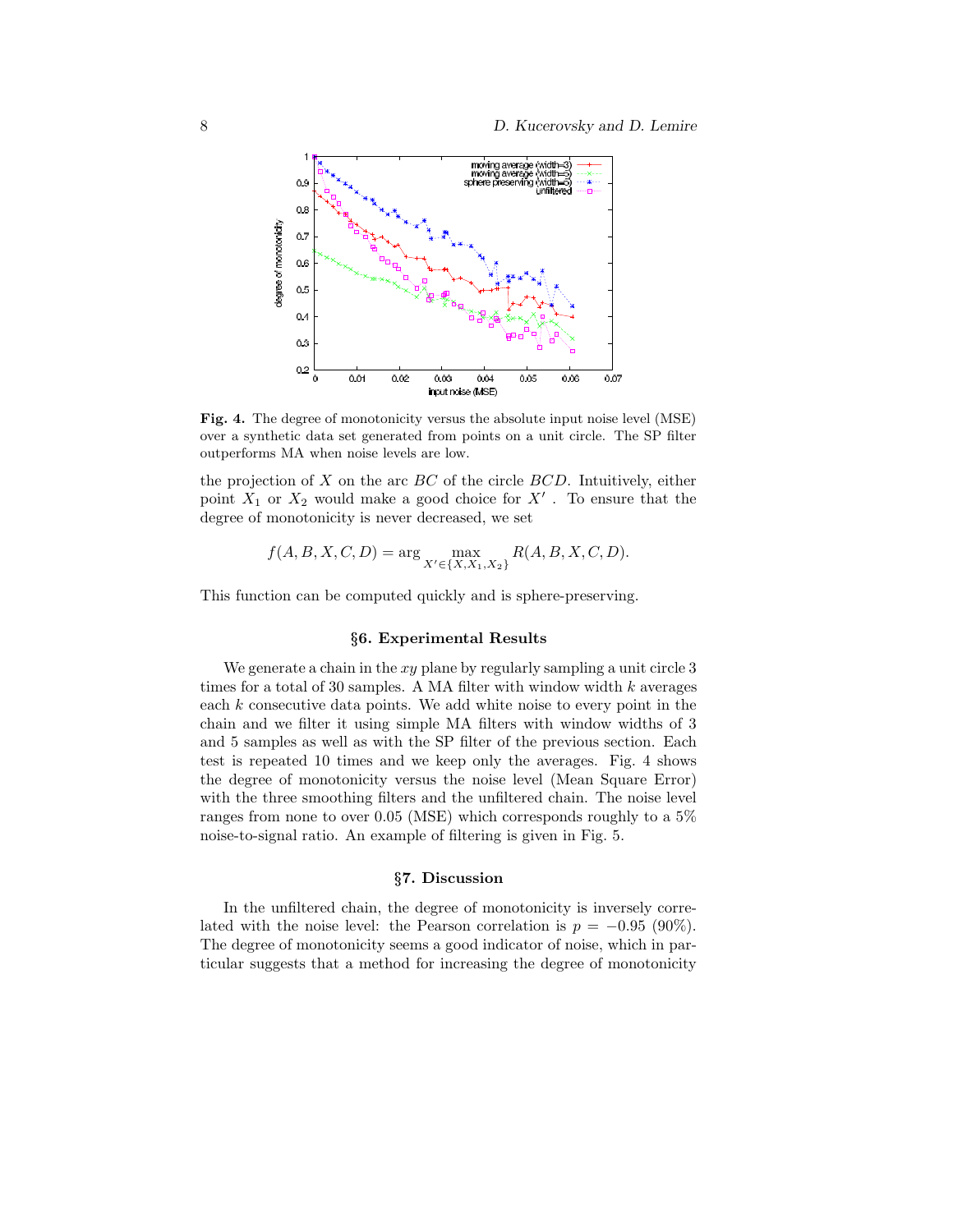

Fig. 5. Visual comparison of the SP filter with the MA filter for low noise levels and coarse sampling.

would also function as a good noise reduction technique. As required, the SP filter always increases the degree of monotonicity with respect to the unfiltered data. Simple MA filters decrease the degree of monotonicity when noise levels are low, and more aggressive filtering (window width of 5 versus 3) even more so. The result of aggressive lowpass filtering on the curvature of a chain is explained by Fig. 1. The relative performance of filters over chains can vary depending on the level of noise and the distance between the points: as noise levels increase, the SP filter is less competitive. The design of sphere-preserving filters optimally increasing the degree of monotonicity is an open problem.

## References

- 1. Whalenet satellite tagging data, maps and information. http://whale.wheelock.edu/whalenet-stuff/stop\_cover.html [link] last checked on January  $16^{th}$  2007].
- 2. P. K. Agarwal, S. Har-Peled, N. H. Mustafa, and Y. Wang, Near-linear time approximation algorithms for curve simplification, in *Proceed*ings of the tenth Annual European Symposium on Algorithms, Springer-Verlag, London, UK, 2002, 29–41.
- 3. N. Amenta, M. Bern, and D. Eppstein, The crust and the  $\beta$ -skeleton: combinatorial curve reconstruction, Graph. Models Image Process., 60 2 (1998), 125–135.
- 4. M. Brooks, Monotone simplification in higher dimensions, CMS Summer Meeting, 2004.
- 5. H. Carr, J. Snoeyink, and U. Axen, Computing contour trees in all dimensions, in Proceedings of the eleventh annual ACM-SIAM sympo-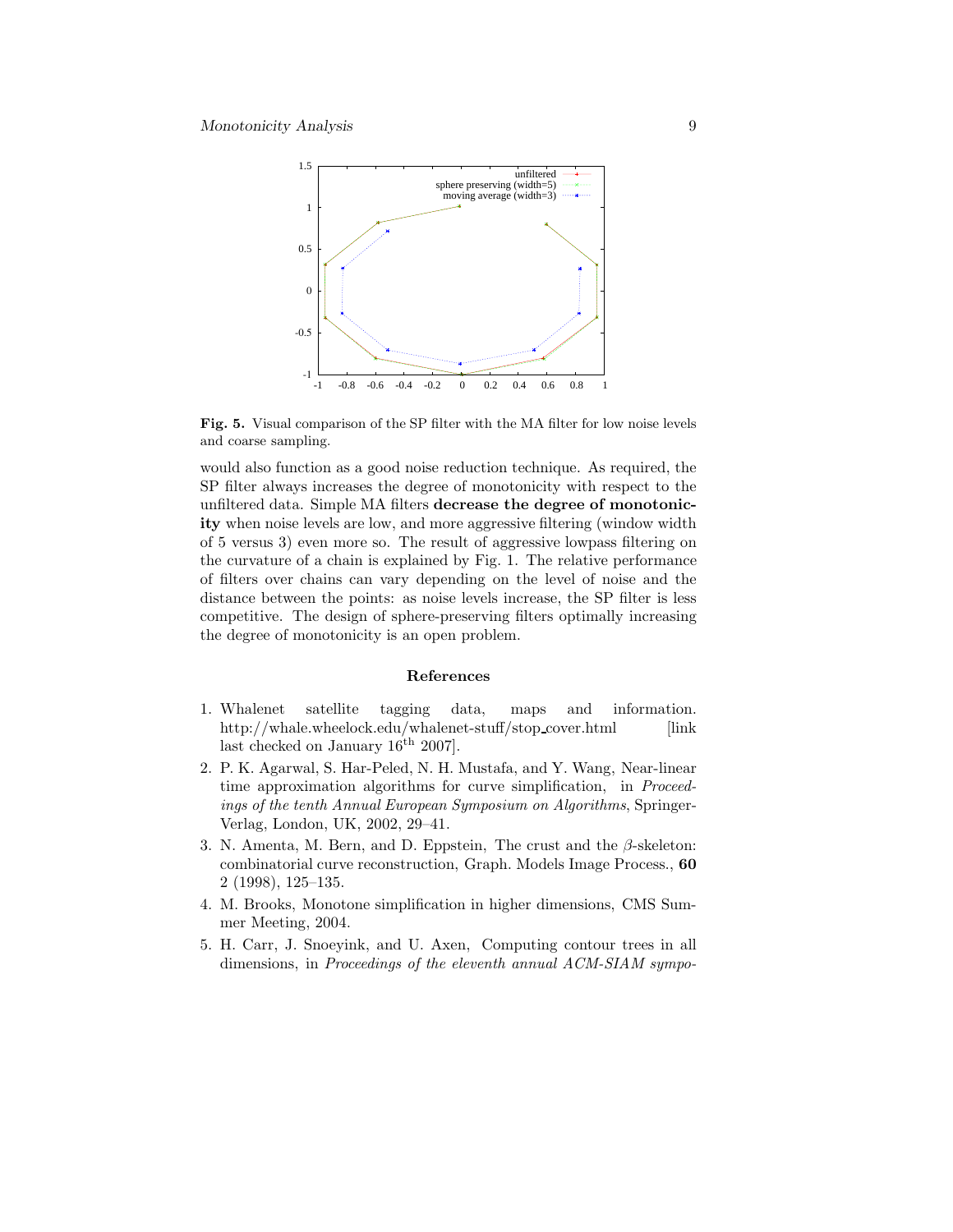sium on Discrete algorithms, ACM Press, New York, NY, USA, 2000, 918–926.

- 6. Y.-J. Chaing and X. Lu, Simple and optimal output-sensitive computation of contour trees, Technical Report TR-CIS-2003-02, Polytechnic University, 2003.
- 7. J. M. Diaz-Banez, F. Gomez, and F. Hurtado, Approximation of point sets by 1-corner polygonal chains, INFORMS Journal on Computing, 12 4 (2000), 317–323.
- 8. Z. Ghahramani and M.I. Jordan, Learning from incomplete data, Technical Report 108, MIT Center for Biological and Computational Learning, 1994.
- 9. A.V. Guéziec and N.V. Ayache. Smoothing and matching of 3-d space curves, International Journal of Computer Vision, 12 1 (1994), 79–104.
- 10. S. L. Hakimi and E. F. Schmeichel, Fitting polygonal functions to a set of points in the plane, Graphical Models and Image Processing, 53 (1991), 132–136.
- 11. T. He, L. Hong, A. Varshney, and S. Wang, Controlled topology simplification, IEEE Transactions on Vizualization and Computer Graphics, 2 2 (1996), 171–184.
- 12. C.-C. Hsieh, Motion smoothing using wavelets, J. Intell. Robotics Syst., 35 2 (2002), 157–169.
- 13. D. Kalman, An Undetermined Linear System for GPS, College Mathematics Journal, November 2002, 384–390.
- 14. Jehee Lee and Sung Yong Shin, A coordinate-invariant approach to multiresolution motion analysis, Graph. Models, 63 2 (2001), 87–105.
- 15. S. Mori, C. Y. Suen, and K. Yamamoto, Historical review of OCR research and development, in Document Image Analysis, IEEE Computer Society Press, Los Alamitos, CA, USA, 1995, 244–273.
- 16. S. Morse, Concepts of use in computer map processing, Communications of the ACM, 12 3 (1969), 147–152.
- 17. M. van Kreveld, R. van Oostrum, C. Bajaj, V. Pascucci, and D. Schikore, Contour trees and small seed sets for isosurface traversal, in Proceedings of the thirteenth annual symposium on Computational geometry, ACM Press, New York, NY, USA, 1997, pages 212–220.

Dan Kucerovsky University of New Brunswick Fredericton NB CANADA dan@math.unb.ca www.math.unb.ca/∼dan/

Daniel Lemire University of Quebec at Montreal Montreal QC CANADA lemire@acm.org www.daniel-lemire.com/